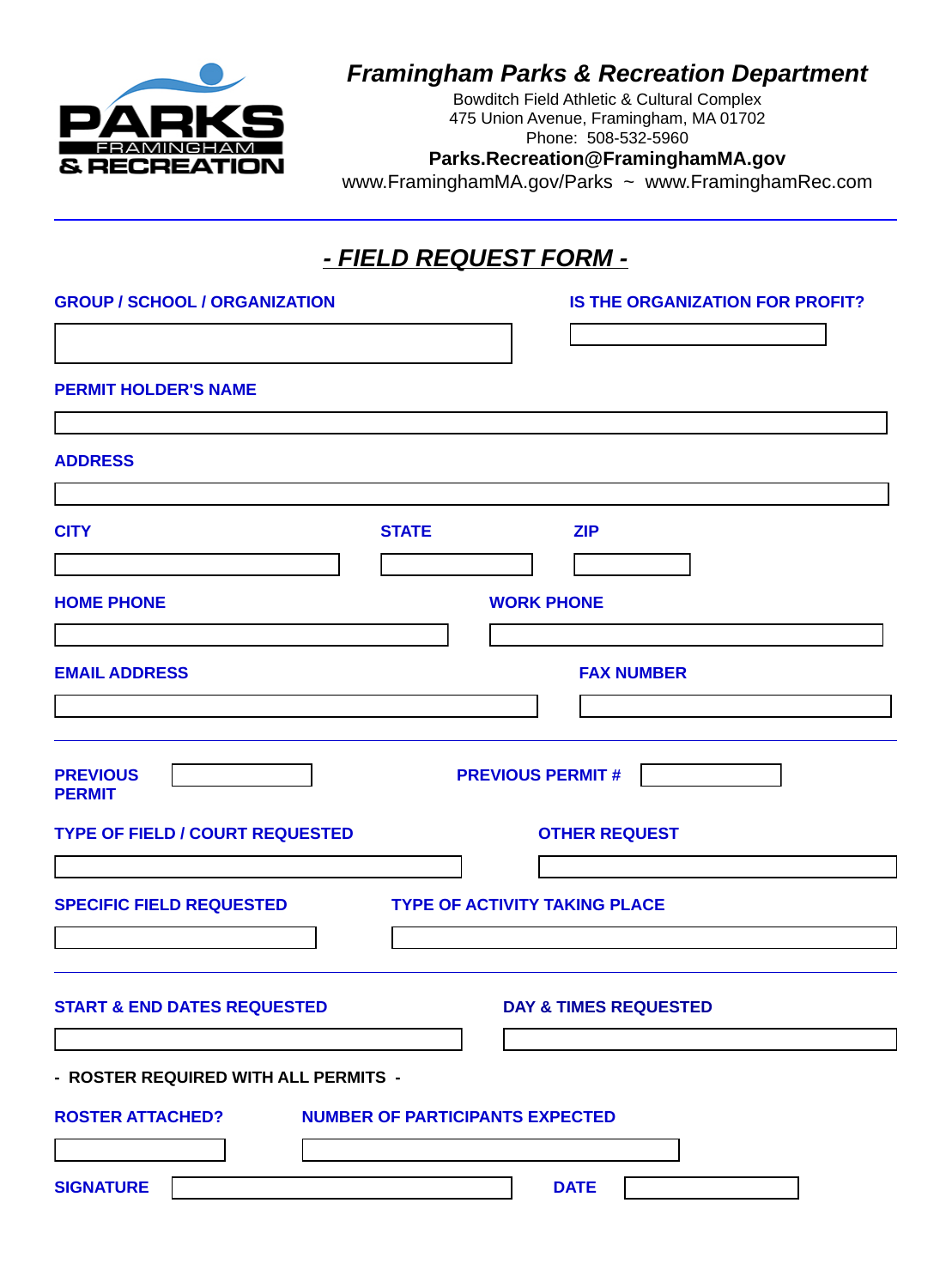

# *Framingham Parks & Recreation Department*

Bowditch Field Athletic & Cultural Complex 475 Union Avenue, Framingham, MA 01702 Phone: 508-532-5960 **Parks.Recreation@FraminghamMA.gov**

www.FraminghamMa.gov/Parks ~ www.FraminghamRec.com

### *- FIELD ROSTER FORM -*

*PLEASE NOTE - All rosters MUST contain at least 50% Framingham Residents - - All addresses are subject to verification -*

**GROUP / SCHOOL / ORGANIZATION PERMIT # (office use only)**

**PERMIT HOLDER'S NAME**

| 1. Name | Address        | <b>State</b> | Zip |
|---------|----------------|--------------|-----|
| 2. Name | <b>Address</b> | <b>State</b> | Zip |
| 3. Name | Address        | <b>State</b> | Zip |
| 4. Name | Address        | <b>State</b> | Zip |
|         |                |              |     |
| 5. Name | Address        | <b>State</b> | Zip |
| 6. Name | Address        | <b>State</b> | Zip |
| 7. Name | Address        | <b>State</b> | Zip |
| 8. Name | Address        | <b>State</b> | Zip |
|         |                |              |     |